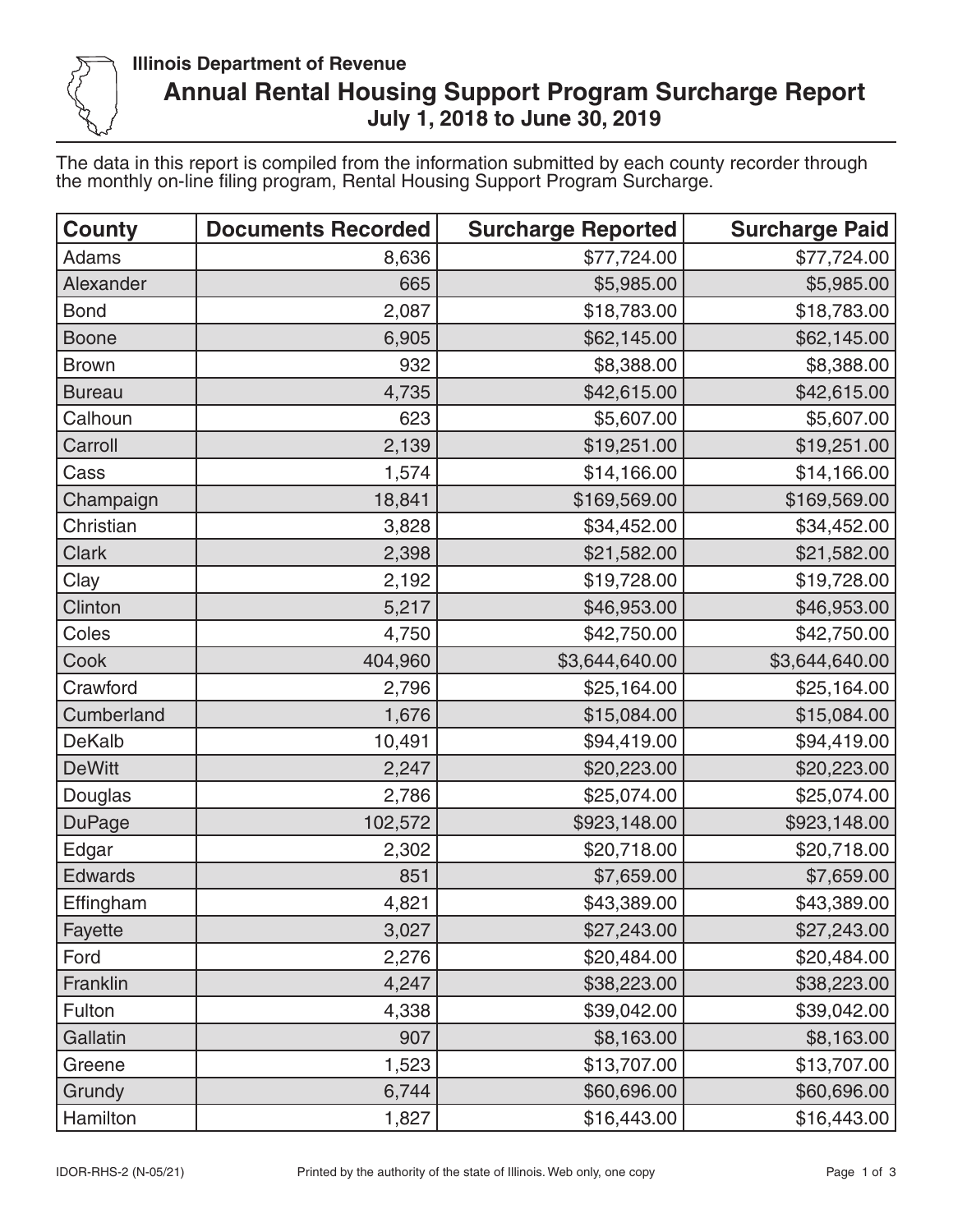

## **Illinois Department of Revenue**

## **Annual Rental Housing Support Program Surcharge Report July 1, 2018 to June 30, 2019**

| <b>County</b>   | <b>Documents Recorded</b> | <b>Surcharge Reported</b> | <b>Surcharge Paid</b> |
|-----------------|---------------------------|---------------------------|-----------------------|
| <b>Hancock</b>  | 2,773                     | \$24,957.00               | \$24,957.00           |
| Hardin          | 452                       | \$4,068.00                | \$4,068.00            |
| Henderson       | 1,034                     | \$9,306.00                | \$9,306.00            |
| Henry           | 6,041                     | \$54,369.00               | \$54,369.00           |
| Iroquois        | 3,606                     | \$32,454.00               | \$32,454.00           |
| Jackson         | 4,622                     | \$41,598.00               | \$41,598.00           |
| Jasper          | 1,653                     | \$14,877.00               | \$14,877.00           |
| Jefferson       | 4,520                     | \$40,680.00               | \$40,680.00           |
| Jersey          | 2,844                     | \$25,596.00               | \$25,596.00           |
| Jo Daviess      | 4,049                     | \$36,441.00               | \$36,441.00           |
| Johnson         | 1,683                     | \$15,147.00               | \$15,147.00           |
| Kane            | 55,847                    | \$502,623.00              | \$502,623.00          |
| <b>Kankakee</b> | 11,880                    | \$106,920.00              | \$106,920.00          |
| Kendall         | 16,758                    | \$150,822.00              | \$150,822.00          |
| Knox            | 6,261                     | \$56,349.00               | \$56,349.00           |
| Lake            | 71,398                    | \$642,582.00              | \$642,582.00          |
| La Salle        | 14,524                    | \$130,716.00              | \$130,716.00          |
| Lawrence        | 1,732                     | \$15,588.00               | \$15,588.00           |
| Lee             | 4,691                     | \$42,219.00               | \$42,219.00           |
| Livingston      | 4,735                     | \$42,615.00               | \$42,615.00           |
| Logan           | 3,411                     | \$30,699.00               | \$30,699.00           |
| McDonough       | 2,949                     | \$26,541.00               | \$26,541.00           |
| <b>McHenry</b>  | 39,064                    | \$351,576.00              | \$351,576.00          |
| McLean          | 18,266                    | \$164,394.00              | \$164,394.00          |
| Macon           | 10,424                    | \$93,816.00               | \$93,816.00           |
| Macoupin        | 5,783                     | \$52,047.00               | \$52,047.00           |
| Madison         | 34,745                    | \$312,705.00              | \$274,833.00          |
| <b>Marion</b>   | 5,276                     | \$47,484.00               | \$47,484.00           |
| <b>Marshall</b> | 1,972                     | \$17,748.00               | \$17,748.00           |
| Mason           | 2,060                     | \$18,540.00               | \$18,540.00           |
| <b>Massac</b>   | 1,585                     | \$14,265.00               | \$14,265.00           |
| Menard          | 1,994                     | \$17,946.00               | \$17,946.00           |
| Mercer          | 2,599                     | \$23,391.00               | \$23,391.00           |
| Monroe          | 5,155                     | \$46,395.00               | \$46,395.00           |
| Montgomery      | 3,659                     | \$32,931.00               | \$32,931.00           |
| Morgan          | 3,952                     | \$35,568.00               | \$35,568.00           |